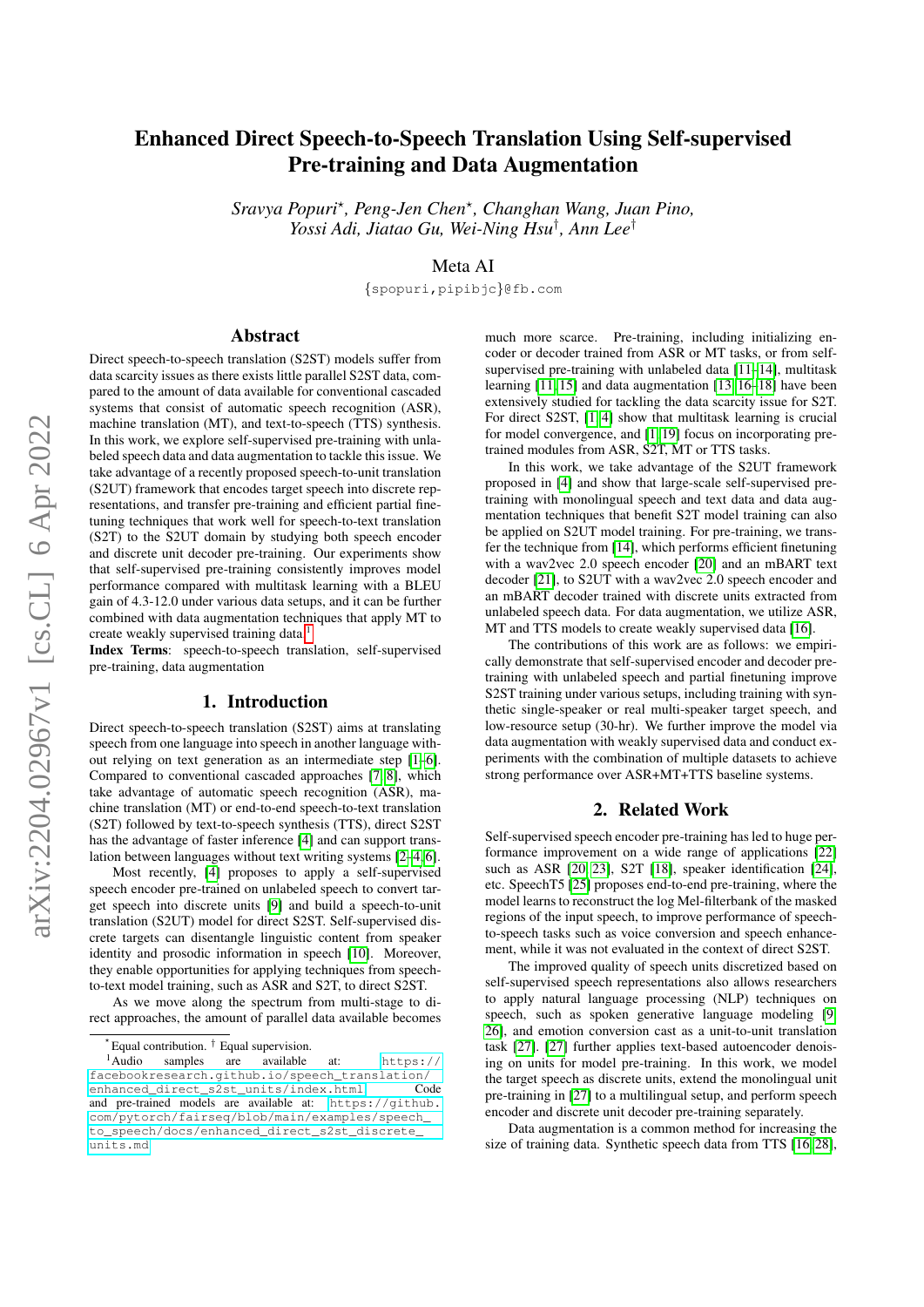<span id="page-1-1"></span>

Figure 1: *Flowchart for the speech encoder and decoder pretraining and finetuning process. The blocks in shade illustrate the modules that are finetuned in the LNA-D finetuning strategy (Sec. [3.3\)](#page-1-0), which we find is the most effective.*

self-training [\[18,](#page-4-13) [29\]](#page-4-24) or back-translation [\[30\]](#page-4-25) from unlabeled data have been shown to be useful to ASR or S2T. In this work, we apply MT and TTS to prepare weakly supervised S2ST data from speech in the source language.

### 3. System

### 3.1. Speech-to-unit translation (S2UT) model

We follow [\[4\]](#page-4-4) and encode the target speech as discrete units with a HuBERT model trained on unlabeled speech followed by a k-means model learned from its hidden representations [\[23\]](#page-4-18). Waveform input is encoded into a sequence of k-means cluster indices at every 20-ms frame, and we remove consecutive duplicate units to create a *reduced* unit sequence representing the target speech. In the end, the direct S2ST system consists of a sequence-to-sequence S2UT model with a speech encoder and a unit decoder, followed by a unit HiFi-GAN vocoder [\[10\]](#page-4-7) trained separately for unit-to-waveform conversion. In this work, we explore both encoder and decoder pre-training (Fig. [1\)](#page-1-1).

### 3.2. Model pre-training

### *3.2.1. Encoder pre-training: wav2vec 2.0*

Wav2vec 2.0 [\[20\]](#page-4-15) is a self-supervised framework to learn speech representations from unlabeled audio data. It uses a multi-layer convolution neural network to encode the audio followed by a Transformer-based [\[31\]](#page-4-26) context encoder to build the contextualized representations. The model is trained via contrastive loss with masked spans on the input to the context encoder. In this work, we use Conformer [\[32\]](#page-4-27) instead of the Transformer [\[31\]](#page-4-26) for better model performance (Sec. [4.5.2\)](#page-3-0).

### *3.2.2. Decoder pre-training: unit mBART*

mBART [\[21\]](#page-4-16) was originally proposed for denoising autoencoder over text sequences. During training, the sequence-tosequence model predicts the original text  $x$  given its noisy version,  $g(x)$ , created by randomly masking spans of x. The starting position of each span is uniformly sampled from all positions, and the span lengths are sampled from a Poisson distribution  $(\lambda)$ , or span\_size). The masking process is repeated until the total accumulated span lengths take up  $p\%$  (or  $mask\_ratio)$ ) of the input sequence. The model is trained on text data from multiple languages with language tags. In our case, we treat the *reduced* discrete units extracted from unlabeled speech data as text and apply mBART training. A standard Transformer-based encoder-decoder architecture [\[31\]](#page-4-26) as in MT is used.

#### <span id="page-1-0"></span>3.3. Model finetuning

We combine the wav2vec 2.0 encoder and the mBART decoder and study the finetuning strategies in [\[14\]](#page-4-9). A randomly initialized adaptor layer consisting of a single 1-D convolutional layer with stride 2 is added between the pre-trained modules to increase the model's capacity to alleviate the mismatch between the learned representations, as well as length difference between the source audio and the *reduced* target units.

We examine both full and partial finetuning of the model. For the latter, we focus on the LayerNorm and Attention modules (dubbed as "LNA") proposed in [\[14\]](#page-4-9). The hypothesis is that LayerNorm parameters reflect the statistics of the pretraining data, and the encoder attention in the unit mBART decoder is optimized for unit sequence input. The adaptor layer is fully finetuned. We explore four finetuning strategies in total: 1. LNA-E: The LayerNorm and self attention parameters in the encoder and all the parameters in the decoder are finetuned. 2. LNA-D: The whole encoder and the LayerNorm and encoder attention in the decoder are finetuned. We optionally freeze the encoder for the first  $k$  updates. 3. LNA-E,D: Only LNA parameters are finetuned both on the encoder and the decoder side. 4. Full: We finetune the whole model end-to-end with an option of freezing the encoder for the first  $k$  updates.

#### 3.4. Data augmentation

We take advantage of speech from ASR data in the source language to increase the size of the parallel S2ST training data. We use a Transformer MT model [\[31\]](#page-4-26) to translate the text transcription in the source language to text in the target language. To convert text in the target language into target speech, we apply a text-to-unit (T[2](#page-1-2)U) model  $[6]^2$  $[6]^2$ , which is a Transformerbased sequence-to-sequence model trained on text and the corresponding discrete unit sequence extracted from the paired audio. The T2U model is a way to bypass the TTS generation and HuBERT unit extraction pipeline for efficient generation of large-scale weakly supervised data. We choose to distill knowledge from MT models instead of pursuing self-training, since a three-stage cascaded system (ASR+MT+TTS) can take advantage of a large amount of data from each component during training and still outperforms existing direct S2ST systems [\[4\]](#page-4-4).

## 4. Experiments

We conduct experiments on Spanish-English (Es-En) and English-Spanish (En-Es) translation with FAIRSEQ [\[33,](#page-4-28) [34\]](#page-4-29).

### 4.1. Data

Table [1](#page-2-0) summarizes the statistics of all the datasets used in the experiments. We experiment with two types of parallel S2ST data. First, we follow the convention of applying singlespeaker  $TTS<sup>3</sup>$  $TTS<sup>3</sup>$  $TTS<sup>3</sup>$  on the target text of S2T data [\[1,](#page-4-0)[3–](#page-4-30)[5\]](#page-4-31) (dubbed as "*S2ST-syn*"). We combine S2T datasets from multiple domains to improve the robustness of model training [\[51,](#page-4-32) [52\]](#page-4-33), resulting in 196-hr training data for Es-En and 571-hr for En-Es. We also combine the dev sets from all domains for tracking the training process and checkpoint selection, and conduct evaluation on

<span id="page-1-2"></span><sup>2</sup>[https://github.com/pytorch/fairseq/blob/](https://github.com/pytorch/fairseq/blob/main/examples/speech_to_speech/docs/textless_s2st_real_data.md)

[main/examples/speech\\_to\\_speech/docs/textless\\_](https://github.com/pytorch/fairseq/blob/main/examples/speech_to_speech/docs/textless_s2st_real_data.md) [s2st\\_real\\_data.md](https://github.com/pytorch/fairseq/blob/main/examples/speech_to_speech/docs/textless_s2st_real_data.md)

<span id="page-1-3"></span><sup>-&</sup>lt;br>En: [https://huggingface.co/facebook/tts\\_](https://huggingface.co/facebook/tts_transformer-en-ljspeech) [transformer-en-ljspeech](https://huggingface.co/facebook/tts_transformer-en-ljspeech), Es: [https://huggingface.](https://huggingface.co/facebook/tts_transformer-es-css10) [co/facebook/tts\\_transformer-es-css10](https://huggingface.co/facebook/tts_transformer-es-css10)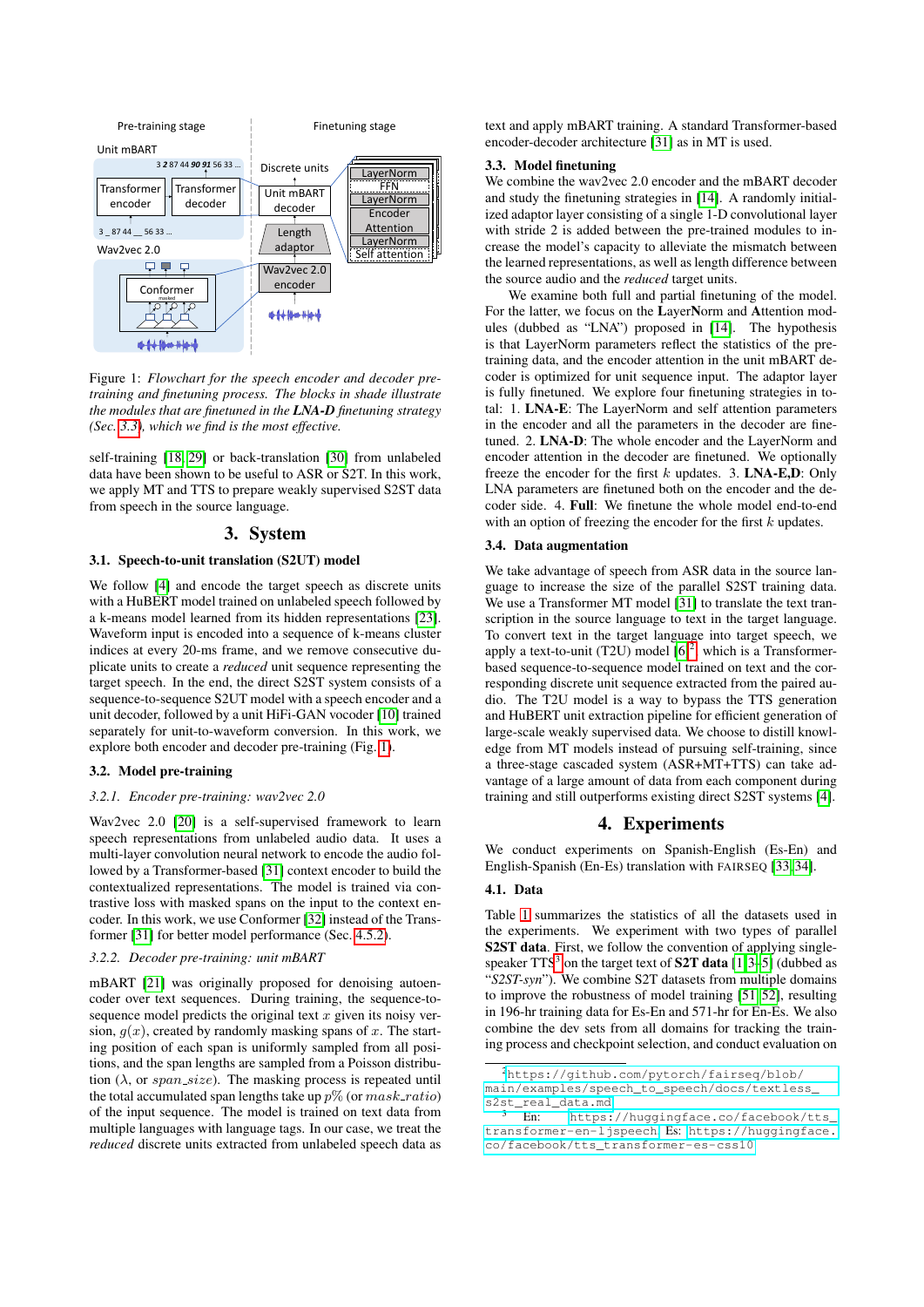<span id="page-2-0"></span>Table 1: *Statistics of datasets (train/dev/test splits). TTS is applied on the target text of S2T for creating synthetic S2ST data.*

|                                                  | # samples             | source (hrs)      | target (hrs)  |
|--------------------------------------------------|-----------------------|-------------------|---------------|
| $S2T$ . Es-En                                    |                       |                   |               |
| CoVoST-2 [35]                                    | 78.9k / 13.3k / 13.2k | 112/22.0/22.7     | $81.0/14.4/-$ |
| Europarl-ST [36]                                 | 7.4k / 1.9k / 1.8k    | 20.6/5.4/5.1      | 21.8/5.6/     |
| $mTEDx$ [37]                                     | 35.6k / 888 / 989     | 63.4/1.5/1.7      | $58.6/1.4/-$  |
| S <sub>2</sub> T, En-Es                          |                       |                   |               |
| Europarl-ST [36]                                 | 31.6k / 1.3k / 1.3k   | 75.6/3.0/2.9      | $76.5/3.0/-$  |
| <b>MuST-C [38]</b>                               | 260k / 1.3k / 2.4k    | 495/2.5/4.1       | 481/2.5/      |
| S <sub>2</sub> ST <sub>.</sub> E <sub>s-En</sub> |                       |                   |               |
| VoxPopuli [6,39]                                 | $159k/-/$             | $532.1/-$         | $513.1/-/$    |
| S <sub>2</sub> ST <sub>.</sub> En-Es             |                       |                   |               |
| VoxPopuli [6,39]                                 | $126k/ - -$           | $414.7/-$         | $424.1/-$     |
| ASR, Es                                          |                       |                   |               |
| <b>MLS</b> [40]                                  | 220k / 2.4k / 2.4k    | 918/10.0/10.0     |               |
| CommonVoice 7.0 [41]                             | 196k / 15.3k / 15.3k  | 290/25.7/26.2     |               |
| ASR. En                                          |                       |                   |               |
| Librispeech [42]                                 | 282k / 5.6k / 5.5k    | 960 / 10.5 / 10.7 |               |
| <b>TED-LIUM3</b> [43]                            | 268k / 507 / 1.2k     | 452/1.6/2.6       |               |
| <b>Unlabeled Speech, Es</b>                      |                       |                   |               |
| VoxPopuli [39]                                   | 2.0M                  | 16k               |               |
| <b>Unlabeled Speech</b> , En                     |                       |                   |               |
| VoxPopuli <sup>[39]</sup>                        | 1.8M                  | 14k               |               |
| Librilight [44]                                  | 18.6M                 | 60k               |               |
| Parallel Text. Es-En & En-Es                     |                       |                   |               |
| OpenSubtitle2018 [45]                            | 64.7M                 | ٠                 |               |
| UNCorpus [46]                                    | 25M                   |                   |               |
| EUBookshop v2 [47]                               | 5.3M                  |                   |               |
| Europarl v10 [48]                                | 1.9M                  |                   |               |
| Wikipedia v1.0 [49]                              | 1.8M                  |                   |               |
| TED2020 v1 [50]                                  | 0.4M                  |                   |               |

all test sets. The second S2ST dataset is from VoxPopuli [\[53\]](#page-4-50), which contains speech from European parliament plenary sessions and the oral interpretation (dubbed as "*S2ST-real*"). We use the same training data in [\[6\]](#page-4-1) and apply the speech normalizer from the 1-hr setup on the target speech.

The wav2vec 2.0 speech encoder and unit mBART are pretrained on unlabeled speech data. For VoxPopuli [\[53\]](#page-4-50), we remove utterances from the year 2012 and before to avoid overlap with the Europarl-ST [\[36\]](#page-4-35) dev and test data. For data augmentation, we use all the ASR data and the text transcriptions of the source speech in the S2T datasets to train the ASR models, and all the parallel text data to train the MT models.

#### 4.2. Model setup

We use the multilingual HuBERT (mHuBERT) model, k-means model and unit-based HiFi-GAN vocoder from  $[6]^2$  $[6]^2$  $[6]^2$ , to encode target speech into a vocabulary of 1000 units. The mHuBERT and the k-means models are learned from the combination of En, Es and French unlabeled speech data from VoxPopuli [\[53\]](#page-4-50), while we use them to encode En and Es target speech only.

We train the Conformer wav2vec 2.0 speech encoder with the LARGE configuration [\[20\]](#page-4-15) using Libri-light [\[44\]](#page-4-43) for En and VoxPopuli [\[53\]](#page-4-50) for Es, respectively, for 200k updates with a batch size of 19.4-hr for Es and 14.7-hr for En. We train the unit mBART with the LARGE configuration [\[31\]](#page-4-26) using the combination of all En and Es unlabeled speech for 500k updates with  $\lambda = 10$  and  $p = 0.3$ , and we do not use the sentence permutation noise. During finetuning, we tune the hyper-parameters including learning rate ([5e-5, 1e-4]), dropout ([0.1, 0.3]) and also encoder specific ones namely mask channel length ([10, 32, 64]), mask probability ([0.1, 0.5]) and channel mask probability ([0.1, 0.5]) on the dev sets.

#### 4.3. Baselines

We build two cascaded baselines, ASR+MT+TTS and  $S2T+TTS<sup>3</sup>$  $S2T+TTS<sup>3</sup>$  $S2T+TTS<sup>3</sup>$ , and two supervised S2UT baselines: 1. ASR: The

En ASR model is finetuned with CTC from the Conformer wav2vec 2.0 model. We apply the same training for Es but find that a supervised ASR model with the s2t\_transformer\_l architecture in FAIRSEQ is better. 2. MT: As the ASR models are trained with normalized text (e.g. lowercase, digits in spoken form, etc.), we apply text normalization on both source and target texts as well to train Es-En and En-Es MT models. We use the transformer\_wmt\_en\_de\_big architecture in FAIRSEQ. The MT models are also used in data augmentation. 3. S2T: The S2T model consist of the pre-trained Conformer wav2vec 2.0 encoder and a randomly initialized text decoder with 6 Transformer layers, 8 attention heads, 256 embedding size and 2048 FFN embedding size, and is trained on the S2T datasets without multitask learning. 4. Supervised S2UT: We follow the same model configuration in [\[4\]](#page-4-4) to train Transformer-based S2UT models and explore both without and with multitask learning. For the latter we include two auxiliary tasks that use character sequences from source and target text transcripts as targets.

### 4.4. Evaluation

To evaluate the translation quality, we use open-sourced ASR models<sup>[4](#page-2-1)</sup> to transcribe the audios and compute BLEU scores using SACREBLEU [\[54\]](#page-4-51). The reference text is normalized to lowercase, punctuation is removed, digits are converted to spoken forms, and all words in parentheses like "(Applause)" or "(Music)" are removed. We do not consider samples with empty translation after text normalization. To evaluate the naturalness of the speech output, we collect mean opinion scores (MOS) on a scale of 1 (the worst) to 5 (the best) from human listening tests on a set of 200 utterances randomly sampled across all the test sets for each system, and each sample is rated by 7 raters.

#### 4.5. Results

#### *4.5.1. S2ST with model pre-training*

Table [2](#page-3-1) shows results from models trained with "*S2ST-syn*" data. We also provide BLEU from the synthetic targets (11) to demonstrate the impact of ASR errors. First, we see that without multitask, the supervised Es-En S2UT model (3) cannot converge properly with the combined 196-hr training set, while multitask learning helps model training (4).

Next, we see that with a pre-trained wav2vec 2.0 encoder and a randomly initialized decoder, we can achieve an average of 4.0 BLEU gain on En-Es test sets and 5.8 BLEU for Es-En (4 vs. 5). As we incorporate a unit mBART decoder, we find that LNA-D is the most effective finetuning strategy, yielding an average of 6.3 BLEU gain on En-Es test sets and 8.0 BLEU on Es-En compared to multitask learning (4 vs. 7). Our best En-Es S2ST model performs on par with the S2T+TTS baseline, and the Es-En S2ST model outperforms the cascaded system by 2.7 BLEU (1 vs. 7). Though the S2T system can be further improved with text-based pre-training, this is beyond our scope.

Further incorporating weakly supervised training data from ASR speech can bring +2.1 BLEU on En-Es and +3.3 BLEU on Es-En (7 vs. 10). We can also compare this system with the three-stage cascaded system, as they incorporate information from the same amount of supervised ASR and MT data. We see that the En-Es direct system can outperform ASR+MT+TTS,

```
4En: https://huggingface.co/facebook/
way2vec2 - large - 960h-1v60 - selfhttps://huggingface.co/jonatasgrosman/
wav2vec2-large-xlsr-53-spanish
```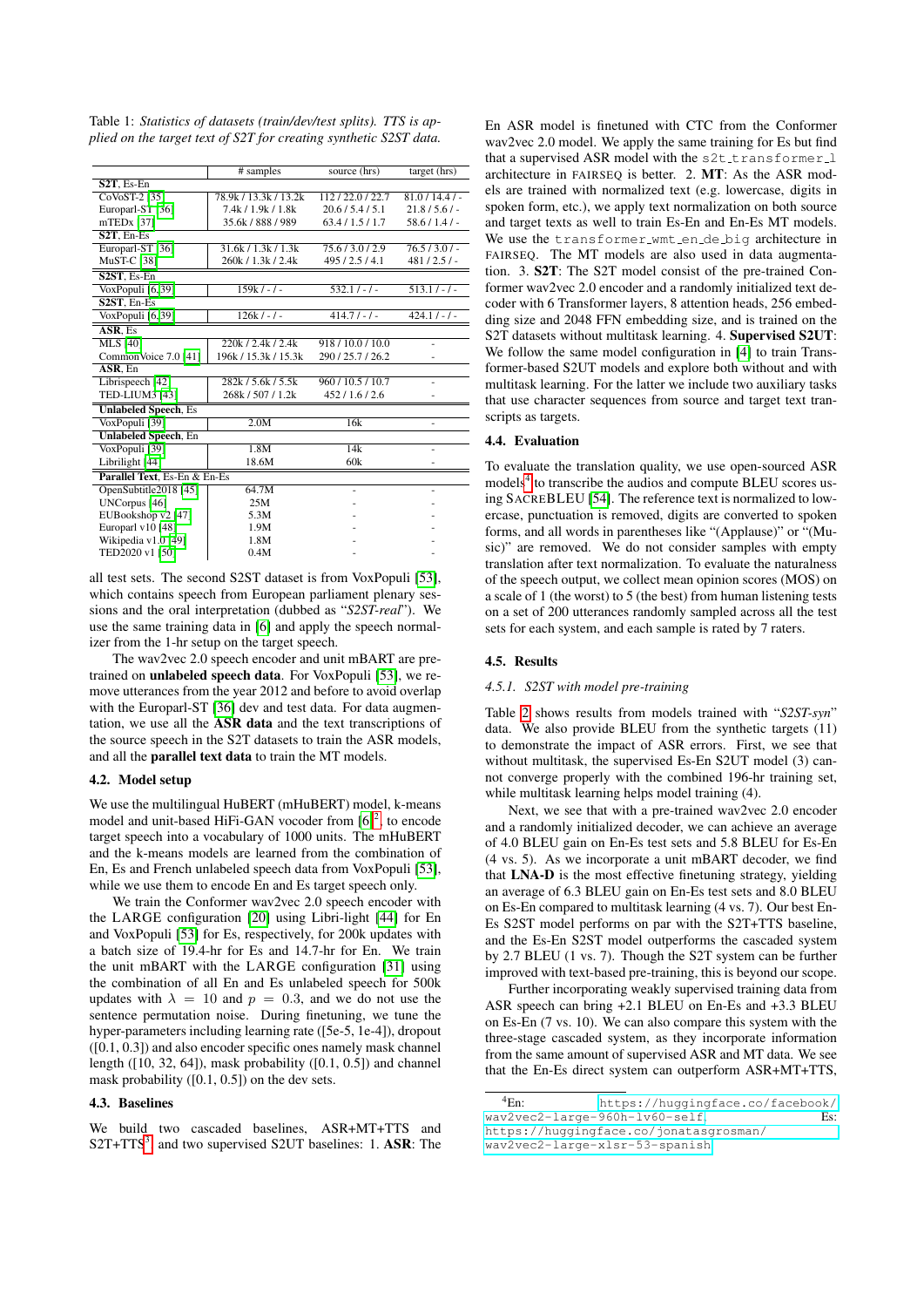En-Es Es-En BLEU MOS BLEU MOS ID Europarl-ST MuST-C combined CoVoST-2 Europarl-ST mTEDx combined Cascaded systems: 1 S2T (w2v2-L)+TTS 33.0 / 32.6 30.3 / 30.1 3.80 ± 0.12 25.9 / 28.4 26.9 / 23.6 25.3 / 21.5 3.53 ± 0.14 ASR+MT+TTS S2UT systems without pre-training: 3 S2UT (w/o multitask) [\[4\]](#page-4-4) 23.8 / 24.0 25.0 / 23.3 - 0.0 / 0.0 0.0 / 0.0 0.1 / 0.0 - 4 S2UT (w/ multitasks) [\[4\]](#page-4-4) 25.5 / 25.8 26.3 / 24.3  $\mid$  3.97  $\pm$  0.09  $\mid$  20.6 / 22.7 S2UT systems with model pre-training:<br>5  $\frac{1}{28}$  w2v2-L 28 9/28 4  $5 \mid w2v2-L$  28.9 / 28.4 29.9 / 29.6  $\mid 3.35 \pm 0.15 \mid 26.1$  / 29.3 25.9 / 23.1 27.8 / 22.5  $\mid 3.15 \pm 0.14$ 6 w2v2-L + mBART (LNA-E)  $30.6 / 30.4$   $30.2 / 28.7$  -  $24.2 / 26.9$   $24.0 / 21.6$   $24.5 / 19.6$  -<br>7 w2v2-L + mBART (LNA-D)  $31.5 / 31.9$   $32.1 / 30.7$   $4.06 \pm 0.10$   $27.8 / 30.9$   $28.9 / 25.3$   $22.1 / 25.5$   $2.81 \pm 0.16$  $w2v2-L + mBART$  (LNA-D) 8 w2v2-L + mBART (LNA-E,D)  $27.8 / 30.2$   $23.9 / 26.1$  -  $26.4 / 29.5$   $27.1 / 24.9$   $24.0 / 21.7$ <br>9 w2v2-L + mBART (full)  $29.4 / 29.0$   $30.0 / 27.1$  $9 \mid w2v2-L + mBART$  (full) S2UT systems with model pre-training and data augmentation: 10 | w2v2-L + mBART (LNA-D) 33.5 / 33.7 34.5 / 33.1 | - | 30.9 / 34.1 31.9 / 28.2 30.8 / 29.3 11 | Synthetic target 89.4 / - 86.3 / - 81.3 / - 85.8 / - 88.4 / -

<span id="page-3-1"></span>Table 2: *Dev / test BLEU on all the datasets included in the "S2ST-syn" data. All S2UT systems are decoded with beam size 10. MOS is reported with 95% confidence interval. (w2v2-L: wav2vec 2.0* LARGE*)*

<span id="page-3-2"></span>Table 3: *Dev and test BLEU on Europarl-ST from models trained with the "S2ST-real" data.*

|                                                      | $En-Es$ |      | $Es-En$ |      |
|------------------------------------------------------|---------|------|---------|------|
|                                                      | dev     | test | dev     | test |
| w/ multitask [6]                                     |         | 21.8 |         | 18.8 |
| $w2v2-L + mBART$ (LNA-D) $26.2$ $26.5$ $25.2$ $23.1$ |         |      |         |      |

<span id="page-3-3"></span>Table 4: *Dev and test BLEU from models trained with 10-hr, 50-hr, and 100-hr subsets of "S2ST-syn". Results are averaged from the multiple datasets of each language direction.*

|                          | hours | En-Es |      | Es-En |      |
|--------------------------|-------|-------|------|-------|------|
|                          |       | dev   | test | dev   | test |
| w/ multitask [4]         | 10    | 0.5   | 0.5  | 0.8   | 0.7  |
| $w2v2-L + mBART$ (LNA-D) | 10    | 0.2   | 0.3  | 0.5   | 0.6  |
| w/ multitask [4]         | 30    | 7.6   | 79   | 8.2   | 74   |
| $w2v2-L + mBART$ (LNA-D) | 30    | 10.4  | 10.7 | 13.2  | 12.4 |
| w/ multitask [4]         | 50    | 9.7   | 10.1 | 11.9  | 11.1 |
| $w2v2-L + mBART$ (LNA-D) | 50    | 14.8  | 14.7 | 20.3  | 19.5 |
| w/ multitask [4]         | 100   | 12.1  | 13.1 | 15.6  | 14.6 |
| $w2v2-L + mBART$ (LNA-D) | 100   | 26.0  | 25.1 | 24.8  | 23.8 |

while there is a 1.2 BLEU gap for Es-En systems (2 vs. 10).

For MOS, Table [2](#page-3-1) shows that the En-Es S2UT system produces more natural speech than Es TTS does (1 vs. 7), while the quality of the Es-En S2UT output is much worse. Note that the naturalness of the output speech is mainly controlled by the unit vocoder, and we use the models from [\[6\]](#page-4-1) without finetuning.

One advantage of self-supervised pre-training is that it only uses speech data and can work for unwritten languages. We finetune on "*S2ST-real*" data and compares with [\[6\]](#page-4-1) that incorporates an auto-encoding auxiliary task to predict the discrete units extracted from the source speech. We use dev and test sets from Europarl-ST, since it's in the same domain as the "*S2STreal*" data. Table [3](#page-3-2) shows a 4.7 and 4.3 BLEU gain for En-Es and Es-En with LNA-D.

Finally, we study the effect of pre-training, with a decreasing amount of parallel data for finetuning by randomly sampling a subset from the "*S2ST-syn*" training data. Table [4](#page-3-3) compares LNA-D finetuning with supervised S2UT models trained with multitask learning. When training on less than 100 hours of data, we reduce the supervised S2UT model to 8 encoder layers and 4 decoder attention heads. We see an average 4.6-12.0 BLEU gain from pre-training and LNA-D finetuning for both language directions when training with more than 30 hours of data. Pre-training and finetuning with 50-hr data can already outperform supervised systems trained with 100-hr data. However, when the amount of parallel data is decreased to 10 hrs, both multitask learning and pre-training cannot work.

#### <span id="page-3-0"></span>*4.5.2. Model variations*

First, we examine Conformer vs. Transformer wav2vec 2.0. We perform finetuning with the pre-trained encoder and a randomly initialized unit decoder using Es-En "*S2ST-syn*" data and see that Conformer wav2vec 2.0-LARGE model gives an average 4.6 BLEU gain compared with Transformer LARGE model.

Next, we study how  $\lambda$  and  $p$  affect unit mBART by training the model for 300k updates and finetuning on a unit-to-unit translation task, where both source and target speech are converted to *reduced* discrete unit sequences. From Table [5,](#page-3-4) we do not see large difference except when  $p = 0.3$  and  $\lambda = 5$ .

<span id="page-3-4"></span>Table 5: *Average BLEU on "S2ST-syn" En-Es dev sets with respect to hyper-parameters used in unit mBART training.*

|                |     | $\lambda$ , span_size |      |      |
|----------------|-----|-----------------------|------|------|
| En-Es dev BLEU |     | - 5                   | 10   | 15   |
|                | 0.3 | 22.7 23.6             |      | 23.2 |
| p, mask_ratio  | 0.5 | 23.2                  | 23.1 | 23.5 |
|                |     | $0.7$   23.4 23.5     |      | 23.3 |
|                |     |                       |      |      |

### 5. Conclusions

In this work, we study self-supervised pre-training and data augmentation for direct S2ST models. We take advantage of an S2UT framework that encodes target speech into discrete representations, apply wav2vec 2.0 speech encoder and unit mBART decoder pre-training and perform partial finetuning. Experiments under various setups including synthetic and real target speech and low-resource all verify the effectiveness of the approach. We also show that applying MT to create weakly supervised data from speech in the source language can be further combined with pre-training to improve model performance.

# 6. Acknowledgements

We would like to thank Justine Kao and Brian Bui for the help on MOS evaluation.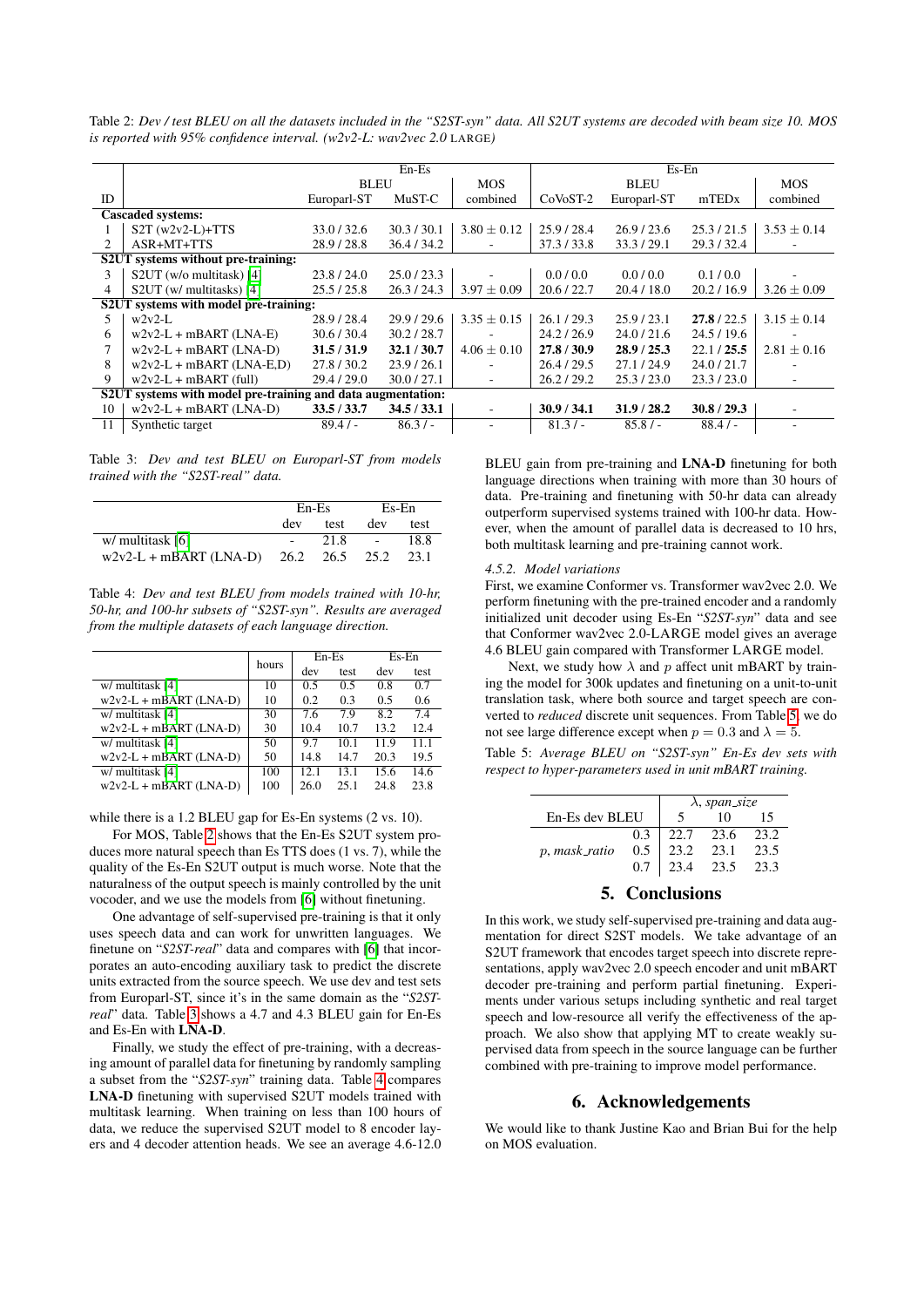# 7. References

- <span id="page-4-0"></span>[1] Y. Jia, R. J. Weiss *et al.*, "Direct speech-to-speech translation with a sequence-to-sequence model," *Proc. Interspeech*, 2019.
- <span id="page-4-5"></span>[2] A. Tjandra, S. Sakti *et al.*, "Speech-to-speech translation between untranscribed unknown languages," in *ASRU*, 2019.
- <span id="page-4-30"></span>[3] C. Zhang, X. Tan *et al.*, "UWSpeech: Speech to speech translation for unwritten languages," *arXiv:2006.07926*, 2020.
- <span id="page-4-4"></span>[4] A. Lee, P.-J. Chen *et al.*, "Direct speech-to-speech translation with discrete units," *arXiv:2107.05604*, 2021.
- <span id="page-4-31"></span>[5] Y. Jia, M. T. Ramanovich *et al.*, "Translatotron 2: Robust direct speech-to-speech translation," *arXiv:2107.08661*, 2021.
- <span id="page-4-1"></span>[6] A. Lee, H. Gong *et al.*, "Textless speech-to-speech translation on real data," *arXiv:2112.08352*, 2021.
- <span id="page-4-2"></span>[7] A. Lavie, A. Waibel *et al.*, "JANUS-III: Speech-to-speech translation in multiple languages," in *ICASSP*, 1997.
- <span id="page-4-3"></span>[8] S. Nakamura, K. Markov *et al.*, "The ATR multilingual speech-tospeech translation system," *IEEE Transactions on Audio, Speech, and Language Processing*, vol. 14, no. 2, pp. 365–376, 2006.
- <span id="page-4-6"></span>[9] K. Lakhotia, E. Kharitonov *et al.*, "Generative spoken language modeling from raw audio," *arXiv:2102.01192*, 2021.
- <span id="page-4-7"></span>[10] A. Polyak, Y. Adi *et al.*, "Speech resynthesis from discrete disentangled self-supervised representations," *arXiv:2104.00355*, 2021.
- <span id="page-4-8"></span>[11] A. Bérard, L. Besacier et al., "End-to-end automatic speech translation of audiobooks," in *ICASSP*, 2018.
- [12] P. Bahar, T. Bieschke *et al.*, "A comparative study on end-to-end speech to text translation," in *ASRU*, 2019.
- <span id="page-4-11"></span>[13] M. C. Stoian, S. Bansal *et al.*, "Analyzing asr pretraining for lowresource speech-to-text translation," in *ICASSP*, 2020.
- <span id="page-4-9"></span>[14] X. Li, C. Wang *et al.*, "Multilingual speech translation from efficient finetuning of pretrained models," in *ACL*, 2021.
- <span id="page-4-10"></span>[15] R. J. Weiss, J. Chorowski et al., "Sequence-to-sequence models can directly translate foreign speech," *Proc. Interspeech*, 2017.
- <span id="page-4-12"></span>[16] Y. Jia, M. Johnson et al., "Leveraging weakly supervised data to improve end-to-end speech-to-text translation," in *ICASSP*, 2019.
- [17] J. Pino, Q. Xu *et al.*, "Self-training for end-to-end speech translation," *Proc. Interspeech*, 2020.
- <span id="page-4-13"></span>[18] C. Wang, A. Wu *et al.*, "Large-scale self-and semi-supervised learning for speech translation," *arXiv:2104.06678*, 2021.
- <span id="page-4-14"></span>[19] T. Kano, S. Sakti *et al.*, "Transformer-based direct speech-tospeech translation with transcoder," in *SLT*, 2021.
- <span id="page-4-15"></span>[20] A. Baevski, Y. Zhou *et al.*, "wav2vec 2.0: A framework for selfsupervised learning of speech representations," *Neurips*, vol. 33, pp. 12 449–12 460, 2020.
- <span id="page-4-16"></span>[21] Y. Liu, J. Gu *et al.*, "Multilingual denoising pre-training for neural machine translation," *Transactions of the Association for Computational Linguistics*, vol. 8, pp. 726–742, 2020.
- <span id="page-4-17"></span>[22] S.-w. Yang, P.-H. Chi *et al.*, "SUPERB: Speech processing universal performance benchmark," *arXiv:2105.01051*, 2021.
- <span id="page-4-18"></span>[23] W.-N. Hsu, B. Bolte *et al.*, "HuBERT: Self-supervised speech representation learning by masked prediction of hidden units," *arXiv:2106.07447*, 2021.
- <span id="page-4-19"></span>[24] S. Chen, C. Wang *et al.*, "WavLM: Large-scale self-supervised pre-training for full stack speech processing," *arXiv:2110.13900*, 2021.
- <span id="page-4-20"></span>[25] J. Ao, R. Wang et al., "SpeechT5: Unified-modal encoderdecoder pre-training for spoken language processing," *arXiv:2110.07205*, 2021.
- <span id="page-4-21"></span>[26] E. Kharitonov, A. Lee *et al.*, "Text-free prosody-aware generative spoken language modeling," *arXiv:2109.03264*, 2021.
- <span id="page-4-22"></span>[27] F. Kreuk, A. Polyak *et al.*, "Textless speech emotion conversion using decomposed and discrete representations," *arXiv:2111.07402*, 2021.
- <span id="page-4-23"></span>[28] A. Tjandra, S. Sakti *et al.*, "Machine speech chain with one-shot speaker adaptation," *Proc. Interspeech*, 2018.
- <span id="page-4-24"></span>[29] J. Kahn, A. Lee *et al.*, "Self-training for end-to-end speech recognition," in *ICASSP*, 2020.
- <span id="page-4-25"></span>[30] T. Hayashi, S. Watanabe *et al.*, "Back-translation-style data augmentation for end-to-end asr," in *SLT*, 2018.
- <span id="page-4-26"></span>[31] A. Vaswani, N. Shazeer et al., "Attention is all you need," in *Neurips*, 2017, pp. 5998–6008.
- <span id="page-4-27"></span>[32] A. Gulati, J. Qin *et al.*, "Conformer: Convolution-augmented Transformer for speech recognition," *Proc. Interspeech*, 2020.
- <span id="page-4-28"></span>[33] M. Ott, S. Edunov *et al.*, "fairseq: A fast, extensible toolkit for sequence modeling," in *Proc. NAACL-HLT 2019: Demonstrations*, 2019.
- <span id="page-4-29"></span>[34] C. Wang, Y. Tang et al., "fairseq S2T: Fast speech-to-text modeling with fairseq," in *AACL: System Demonstrations*, 2020.
- <span id="page-4-34"></span>[35] C. Wang, A. Wu *et al.*, "Covost 2 and massively multilingual speech-to-text translation," *arXiv:2007.10310*, 2020.
- <span id="page-4-35"></span>[36] J. Iranzo-Sánchez, J. A. Silvestre-Cerdà et al., "Europarl-st: A multilingual corpus for speech translation of parliamentary debates," in *ICASSP*, 2020.
- <span id="page-4-36"></span>[37] E. Salesky, M. Wiesner *et al.*, "Multilingual tedx corpus for speech recognition and translation," in *Proc. of Interspeech*, 2021.
- <span id="page-4-37"></span>[38] R. Cattoni, M. A. Di Gangi *et al.*, "Must-c: A multilingual corpus for end-to-end speech translation," *Computer Speech & Language*, vol. 66, p. 101155, 2021.
- <span id="page-4-38"></span>[39] C. Wang, M. Riviere *et al.*, "Voxpopuli: A large-scale multilingual speech corpus for representation learning, semi-supervised learning and interpretation," *arXiv:2101.00390*, 2021.
- <span id="page-4-39"></span>[40] V. Pratap, Q. Xu *et al.*, "MLS: A large-scale multilingual dataset for speech research," *arXiv:2012.03411*, 2020.
- <span id="page-4-40"></span>[41] R. Ardila, M. Branson *et al.*, "Common voice: A massivelymultilingual speech corpus," *arXiv:1912.06670*, 2019.
- <span id="page-4-41"></span>[42] V. Panayotov, G. Chen *et al.*, "Librispeech: an asr corpus based on public domain audio books," in *ICASSP*, 2015.
- <span id="page-4-42"></span>[43] F. Hernandez, V. Nguyen *et al.*, "TED-LIUM 3: twice as much data and corpus repartition for experiments on speaker adaptation," in *International conference on speech and computer*. Springer, 2018, pp. 198–208.
- <span id="page-4-43"></span>[44] J. Kahn, M. Riviere *et al.*, "Libri-light: A benchmark for ASR with limited or no supervision," in *ICASSP*, 2020.
- <span id="page-4-44"></span>[45] P. Lison, J. Tiedemann et al., "OpenSubtitles2018: Statistical rescoring of sentence alignments in large, noisy parallel corpora," in *LREC*, 2018.
- <span id="page-4-45"></span>[46] M. Ziemski, M. Junczys-Dowmunt *et al.*, "The united nations parallel corpus v1. 0," in *LREC*, 2016.
- <span id="page-4-46"></span>[47] R. Skadiņš, J. Tiedemann et al., "Billions of parallel words for free: Building and using the EU bookshop corpus," in *LREC*, 2014.
- <span id="page-4-47"></span>[48] P. Koehn, "Europarl: A parallel corpus for statistical machine translation," in *Proc. machine translation summit x: papers*, 2005.
- <span id="page-4-48"></span>[49] K. Wołk and K. Marasek, "Building subject-aligned comparable corpora and mining it for truly parallel sentence pairs," *Procedia Technology*, vol. 18, pp. 126–132, 2014.
- <span id="page-4-49"></span>[50] N. Reimers and I. Gurevych, "Making monolingual sentence embeddings multilingual using knowledge distillation," in *EMNLP*, 2020.
- <span id="page-4-32"></span>[51] T. Likhomanenko, Q. Xu *et al.*, "Rethinking evaluation in asr: Are our models robust enough?" *arXiv:2010.11745*, 2020.
- <span id="page-4-33"></span>[52] W. Chan, D. Park *et al.*, "Speechstew: Simply mix all available speech recognition data to train one large neural network," *arXiv:2104.02133*, 2021.
- <span id="page-4-50"></span>[53] C. Wang, M. Riviere *et al.*, "VoxPopuli: A large-scale multilingual speech corpus for representation learning, semi-supervised learning and interpretation," in *ACL*, 2021.
- <span id="page-4-51"></span>[54] M. Post, "A call for clarity in reporting BLEU scores," in *Proc. the Third Conference on Machine Translation: Research Papers*, 2018, pp. 186–191.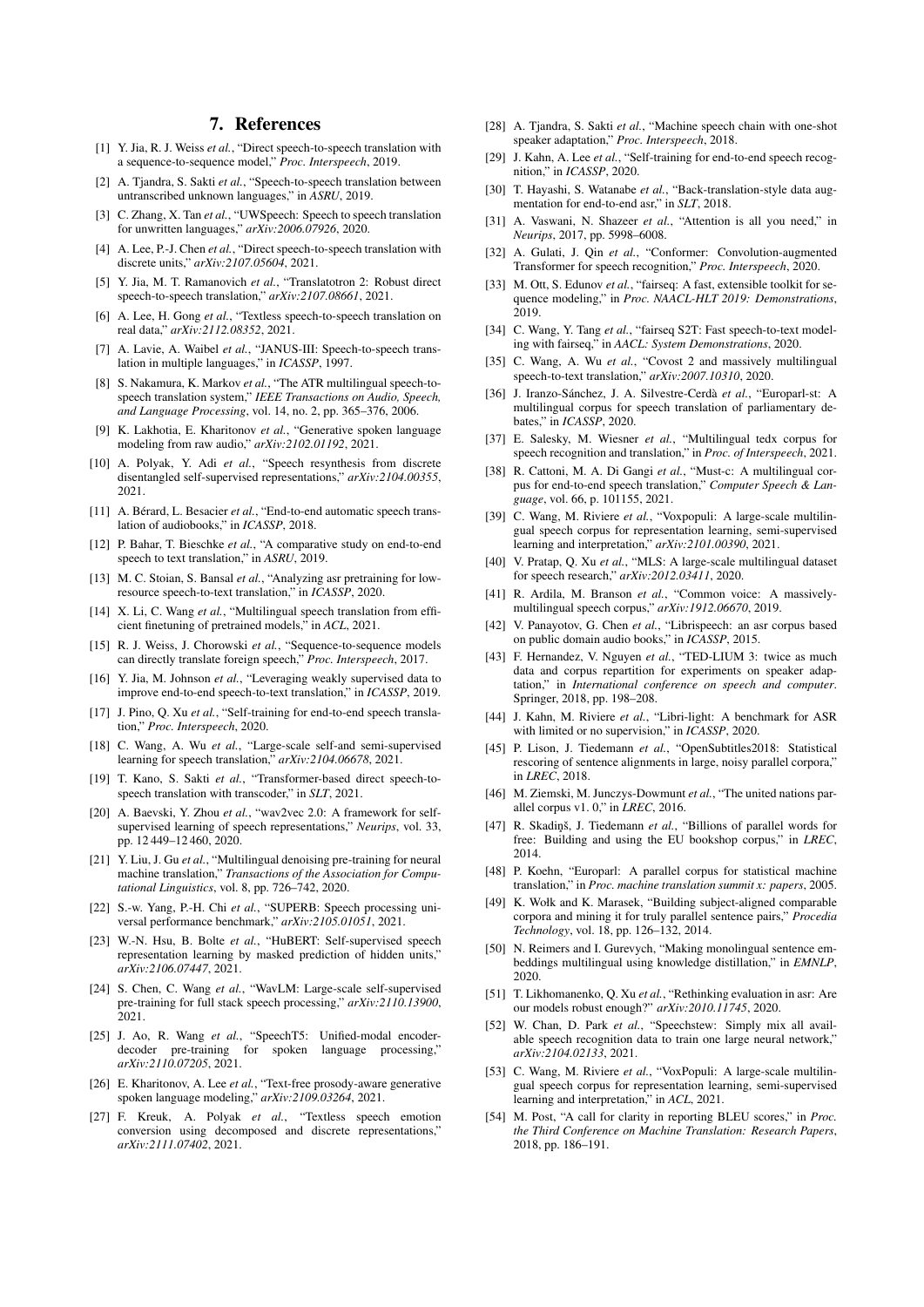# A. Model Training Hyper-parameters

# A.1. Wav2vec 2.0

To train the wav2vec 2.0 models, we use the wav2vec2 conformer large librivox configuration defined in FAIRSEQ. The model contains 24 Conformer blocks with model dimension 1024, inner dimension 4096, 16 attention heads and a total of 620.5M parameters. We use a total batch size of 14.7-hr for En and 19.4-hr for Es, and dropout 0.1. We use Adam with  $\beta_1 = 0.9, \beta_2 = 0.98, \epsilon = 10^{-6}$ , weight decay of 0.1 and learning rate 0.005, and apply polynomial decay learning rate schedule with 32k warmup steps. We started the training with fp16 initially but switched to fp32 when we encountered NaNs in the back propagation. Rest of the hyper-parameters are listed in Table [6.](#page-5-0)

<span id="page-5-0"></span>Table 6: *Hyper-parameters used in wav2vec 2.0 training*

| hyper-parameter    | En      | Es      |
|--------------------|---------|---------|
| max tokens per GPU | 550,000 | 700,000 |
| #GPUs              | 256     | 400     |
| max positions      | 5000    | 5000    |
| update freq        |         |         |
| max updates        | 220,000 | 188,000 |

### A.2. Unit mBART

We use the mbart large architecture defined in FAIRSEQ to train the unit mBART. The model contains 12 Transformer layers in both encoder and decoder, embedding size 1024, feedforward network (FFN) dimension 4096, 16 attention heads and a total of 353M parameters. Different from original text mBART, we do not apply sentence permutation noise in the denoising task, and we only apply masking noise. We use Adam with  $\beta_1 = 0.9, \beta_2 = 0.999, \epsilon = 10^{-6}$  and learning rate 0.0003, and apply polynomial decay learning rate schedule with 10000 warmup steps. The model is trained with dropout 0.1, mask probability 0.3,  $\lambda = 10$  for 500k steps. We use 1024 max tokens with 64 GPUs and update frequency 9.

### A.3. Supervised S2UT baselines

To train the supervised S2UT models with multitasks, we use the s2ut\_transformer\_fisher configuration defined in FAIRSEQ. We use Adam with  $\beta_1 = 0.9, \beta_2 = 0.98, \epsilon = 10^{-8}$ , weight decay of 0.1 and learning rate 0.0005, and apply inverse square root learning rate schedule with 10k warmup steps. For En-Es, we use a max tokens value of 3000, dropout value of 0.1 and 16 GPUs. For Es-En, we use 4500 max tokens value, dropout 0.3 and 8 GPUs.

For auxiliary tasks, we have a Transformer decoder on the sixth layer of the encoder for source character prediction and a Transformer decoder on the eighth layer of the encoder for target character prediction. Each of the multitasks has a loss weight of 8. The decoders have 2 Transformer layers with 256 embedding size and FFN dimension of 2048.

#### <span id="page-5-3"></span>A.4. Finetuning

We use a learning rate of 0.0005, a dropout value of 0.1, encoder layerdrop value of 0.1 and label smoothing 0.2 for both language directions. We set the mask prob value to 0.3 and mask channel prob value to 0.25 in the wav2vec 2.0 encoder. For the decoder, we use the same embedding parameters for the

input and output. We use Adam with  $\beta_1 = 0.9$ ,  $\beta_2 = 0.98$ ,  $\epsilon =$ 10<sup>−</sup><sup>6</sup> , weight decay of 0.1 and apply inverse square root learning rate schedule with 10k warmup steps. We finetune the models for 15k updates with "*S2ST-syn*" data and 25k updates when incorporating the weakly supervised data. We use max tokens of 3500 for En-Es and 4500 for Es-En, set the update frequency to 15 and train on 16 GPUs. The mask channel length and the number of updates we freeze the wav2vec 2.0 encoder in the beginning for each of the setups is listed in the Table [7.](#page-5-1)

<span id="page-5-1"></span>Table 7: *Hyper-parameters used in wav2vec 2.0 and mBART finetuning*

|                            | #Parameters | En-Es        |              | Es-En        |              |
|----------------------------|-------------|--------------|--------------|--------------|--------------|
|                            | Finetuned   | mask channel | encoder      | mask channel | encoder      |
|                            | (Millions)  | length       | freeze steps | length       | freeze steps |
| $w2v2-L$                   | 628.9       | 64           | 5000         | 32           | 5000         |
| $w2v2-L + mBART$ (LNA-E)   | 335.1       | 64           |              | 32           | $\bf{0}$     |
| $w2v2-L + mBART$ (LNA-D)   | 725.7       | 32           | 5000         | 64           | $\Omega$     |
| $w2v2-L + mBART$ (LNA-E.D) | 233.3       | 64           |              | 32           | $\Omega$     |
| $w2v2-L + mBART$ (full)    | 827.4       | 64           | 5000         | 32           | $\Omega$     |
| Data augmentation:         |             |              |              |              |              |
| $w2v2-L + mBART$ (LNA-D)   | 725.7       | 32           | 5000         | 32           | $\Omega$     |
|                            |             |              |              |              |              |

#### A.5. Low-resource setup

Table [8](#page-5-2) lists the statistics of the training data used in the lowresource setup. We use the same set of hyper-parameters for the wav2vec 2.0 and mBART finetuning on the low-resource setup as described in Sec. [A.4](#page-5-3) except for the ones listed in Table [9.](#page-5-4) Finally, Table [10](#page-6-0) lists the BLEU scores on each dataset under the low-resource setup, whose average values are presented in Table [4.](#page-3-3)

<span id="page-5-2"></span>Table 8: *Duration (hours) of the training data sampled from each dataset in the low-resource setup*

|             | $En-Es$     |        | Es-En           |             |       |
|-------------|-------------|--------|-----------------|-------------|-------|
| total hours | Europarl-ST | MuST-C | $\sim$ CoVoST-2 | Europarl-ST | mTEDx |
| 10          | 1.4         | 8.6    | 5.8             | 1.0         | 3.2   |
| 30          | 4.0         | 26.0   | 17.2            | 3.0         | 9.9   |
| 50          | 6.7         | 43.4   | 28.7            | 5.2         | 16.1  |
| 100         | 13.5        | 86.5   | 57.4            | 10.2        | 32.3  |

<span id="page-5-4"></span>Table 9: *Hyper-parameters used in low-resource LNA-D finetuning experiments*

|       |          | En-Es        |              | Es-En    |              |              |
|-------|----------|--------------|--------------|----------|--------------|--------------|
| hours | learning | mask channel | encoder      | learning | mask channel | encoder      |
|       | rate     | length       | freeze steps | rate     | length       | freeze steps |
| 10    | 0.0005   | 32           | 5000         | 0.0005   | 64           |              |
| 30    | 0.001    | 64           |              | 0.0005   | 32           |              |
| 50    | 0.0005   | 32           | 5000         | 0.0005   | 32           |              |
| 100   | 0.0005   | 32           | 5000         | 0.0005   | 64           |              |